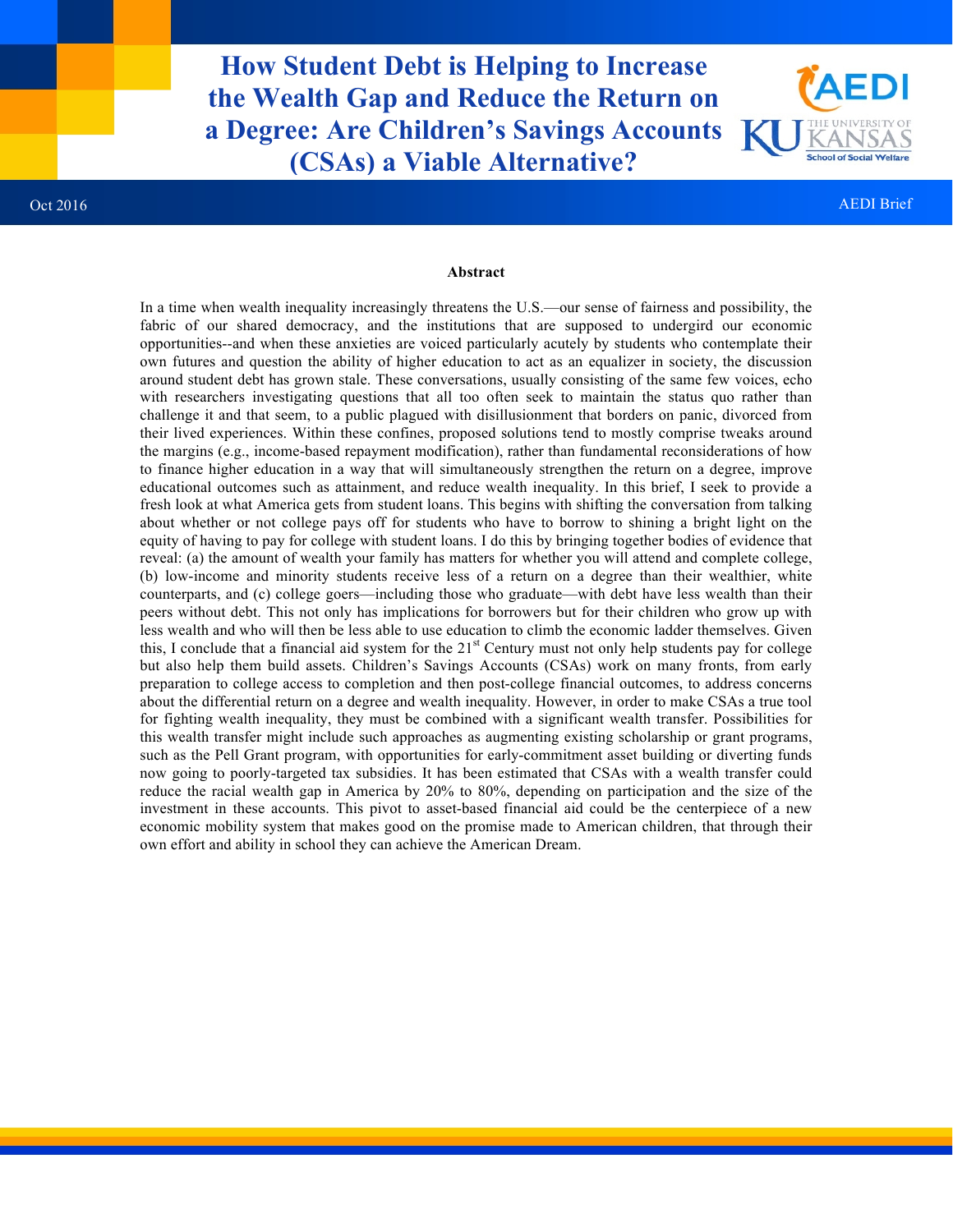# **Introduction**

The primary question driving research on student debt has been, "Is a young adult who borrows to attend college better off than if he or she did not attend college at all?" This research implies that the most informative comparison will be between college goers and non-college goers (e.g., Dynarski, 2016). However, while this research confirms that college usually does pay off, compared to only a high school degree, it tells us little about the *equity* of the student loan program. In order to truly understand how student debt may be affecting relative returns and the ability of college, then, to serve as a catalyst of equal opportunity for upward mobility, researchers must compare college students—and graduates—with debt to those without debt. From this perspective, the question to ask is, "Do college goers with outstanding student debt achieve outcomes similar to college goers without outstanding student loans?" This is not merely a question of semantics, nor of interest only to scholars. Instead, asking the right question is important for understanding whether how we finance college is exacerbating wealth inequality in America. It is particularly urgent question since people do not rely equally on student loans to pay for college.

# **Higher-Income Students Don't Need to Rely on Student Loans**

Lower-income groups and Black students may be particularly vulnerable to student loan debt. For instance, Huelsman (2015) reported that 84% of bachelor's degree recipients at public colleges who receive Pell Grants take out student loans, compared to only 46% of those with incomes too high to qualify for Pell. Huelsman's research highlights the importance of accounting for the assets a person has available when applying for college. It further suggests that there is a negative correlation between family financial standing and vulnerability to student borrowing.

# **Race Represents another Dimension of Debt Inequity**

This finding alone has important implications for student loan policies. Considering racial disparities adds another layer to the difficulties lower-income students may encounter when it comes to financing college. More specifically, Grinstein-Weiss, Perantie, Taylor, Guo, and Raghavan (2016) found that the odds of a Black low- and moderate-income (LMI) student having outstanding student debt were twice as high as a white LMI student. Moreover, Black LMI students carried more student loan than white LMI students, which amounted to about \$7,721 more student debt than their white counterparts over the course of their college career.

# **Student Debt Influences Life Course**

Inequalities propagated through the current student debt system undermine equity in the education system and can affect the overall trajectory of those taking on student loans. For some students, the specter of debt acts as a deterrent and prevents them from even enrolling in college (Callendar & Jackson, 2005). Even when they do decide to enroll in college and take on student debt, the burden of such debts can depress their performance while in college (Cappelli & Won, 2016). Student borrowing may then influence whether students complete college (Kim, 2007), what career they choose (Rothstein & Rouse, 2011), when they marry (Gicheva, 2011), and even when they have children (Baum & O'Malley, 2003). So, while the focus of this brief is on post-college financial health, the case for seeking alternatives and reducing the importance of loans in financing higher education is broader; to the extent to which reliance on debt as the primary mechanism of college financing may be undermining higher education's equity and mobility functions on many fronts, there are just as many reasons to consider a new paradigm in financial aid.

# **Student Debt is an Important Part of the Story of Growing Wealth Inequality in America**

A widely-discussed body of research documents substantial increases in wealth inequality in the United States over the last three decades (Piketty, 2014; Saez & Zucman, 2014). Notable not just for its size and scope, growing wealth inequality may reduce economic mobility and weaken the effectiveness of education as an equalizer.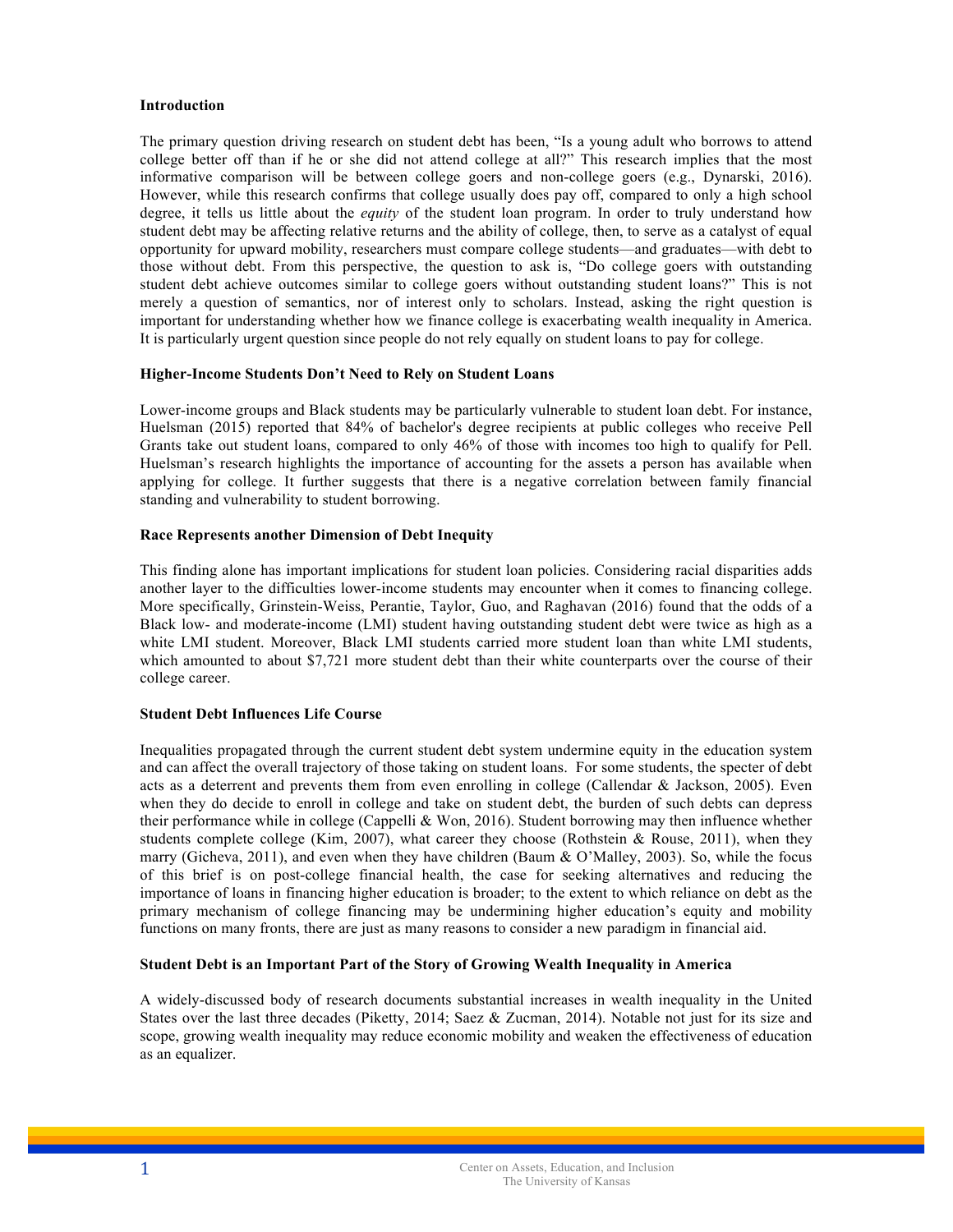### **Student Debt and Wealth Inequality**

Research (discussed in more detail below) indicates that students who graduate with average student loan debt may be forced to delay wealth building such as homeownership during the early part of their working lives (Brown & Caldwell, 2013; Dynarski, 2016; Stone, Van Horn, & Zukin, 2012; Houle & Berger, 2014; Shand, 2007). In some scholarly discussions, these delays have been characterized as inconsequential. For example, Rose (2014) states, "A sizable number of people are certainly *inconvenienced* for their first 10 years after graduation and face a long period of repayments, but a relatively small percentage confront default" (p. 30, emphasis added). This analysis seems to accept a system that delivers a delayed return on a degree for student borrowers when compared to their peers who do not have to borrow to pay the high cost of college.

There are several problems with this framing, beginning with its apparent acquiescence to the concept of disparate outcomes for college goers, based on initial starting positions. Even more concretely, there is growing evidence that it often takes even more than 10 years to see a full return on a degree—a timeline most would characterize as far more than just an 'inconvenience'. The average time that it takes to repay student loans grew from about seven years in 1992 to a little more than 13 years in 2010 (Akers & Chingos, 2014). This trend may only continue with growth in uptake of Income-Based Repayment (IBR) plans (Akers & Chingos, 2014). Touted as a way for students to cope with the immediate cash strain presented by their debt burdens, these programs, which have doubled in use over the last two years (Akers & Chingos, 2014), extend normal repayment plans from 10 years to up to 25 years. While IBR may help students avoid default, these delays may account for a meaningful amount of the wealth inequality seen later in life between college graduates with and without outstanding student debt, as they divert borrowers' income from asset accumulation to debt service, sometimes for more than half of their careers.

*Homeownership*. Student loan repayment is more than an inconvenience for those who want to purchase a home. In America, houses are the main source of wealth accumulation for the middle class and represent about 64.5% of all U.S. wealth (Mishel, Bivens, Gould, & Shierholz, 2013). There is evidence from the Federal Reserve Bank of New York to suggest that credit constraints as a result of student loan debt are related to delays in home purchase among young adults with outstanding student debt. Brown and Caldwell (2013), for instance, showed that as credit scores of borrowers declined and student debt per borrower increased, homeownership rates of 30-year-old student loan borrowers decreased by more than 5%, compared to 30-year-old non-borrowers. The analysts characterize this as a fairly substantial drop, particularly given that the overall homeownership rate for 30-year-olds is below 24%.

Even when they purchase homes, student debtors may face terms that compromise their asset accumulation potential. Mishory and O'Sullivan (2012), found that the average unmarried student debtor would have to pay close to half of his or her monthly income toward student loans and mortgage payments. As a result, the debtor would not qualify for a favorable Federal Housing Authority loan or many affordable private loans (Mishory & O'Sullivan, 2012). Instead, higher interest rates may make it harder to earn equity in the house and price indebted households out of the most desirable real estate markets.

However, this research has been questioned by some. In particular, Dynarski (2016) contends that the correct comparison is between the homeownership rates of college goers and non-college goers. There, Dynarski (2016) finds that before the recession, 35% of college goers owned a home, compared to 23% of non-college goers. After the recession, homeownership rates dropped to 26% among college goers, compared to 17% among non-college goers. But, again, if education is to be a true equalizer, people who exert similar levels of effort and ability should attain similar financial outcomes, on average; it is not enough, in other words, for college-goers to do better than those who did not go to college. When Dynarski (2016) compared college goers who had student debt to college goers who did not, she found that statistically significant differences in homeownership rates persisted until the college goers reached the age range of 33 to 35. These delays in homeownership may reduce student borrowers' ability to accumulate home equity, thus compromising their overall net worth.

Similar to Dynarski's findings, other researchers who compare college goers with outstanding student debt to college goers without outstanding student debt find that homeownership is delayed among borrowers. For instance, Hiltonsmith (2013) found that households with four-year college graduates and outstanding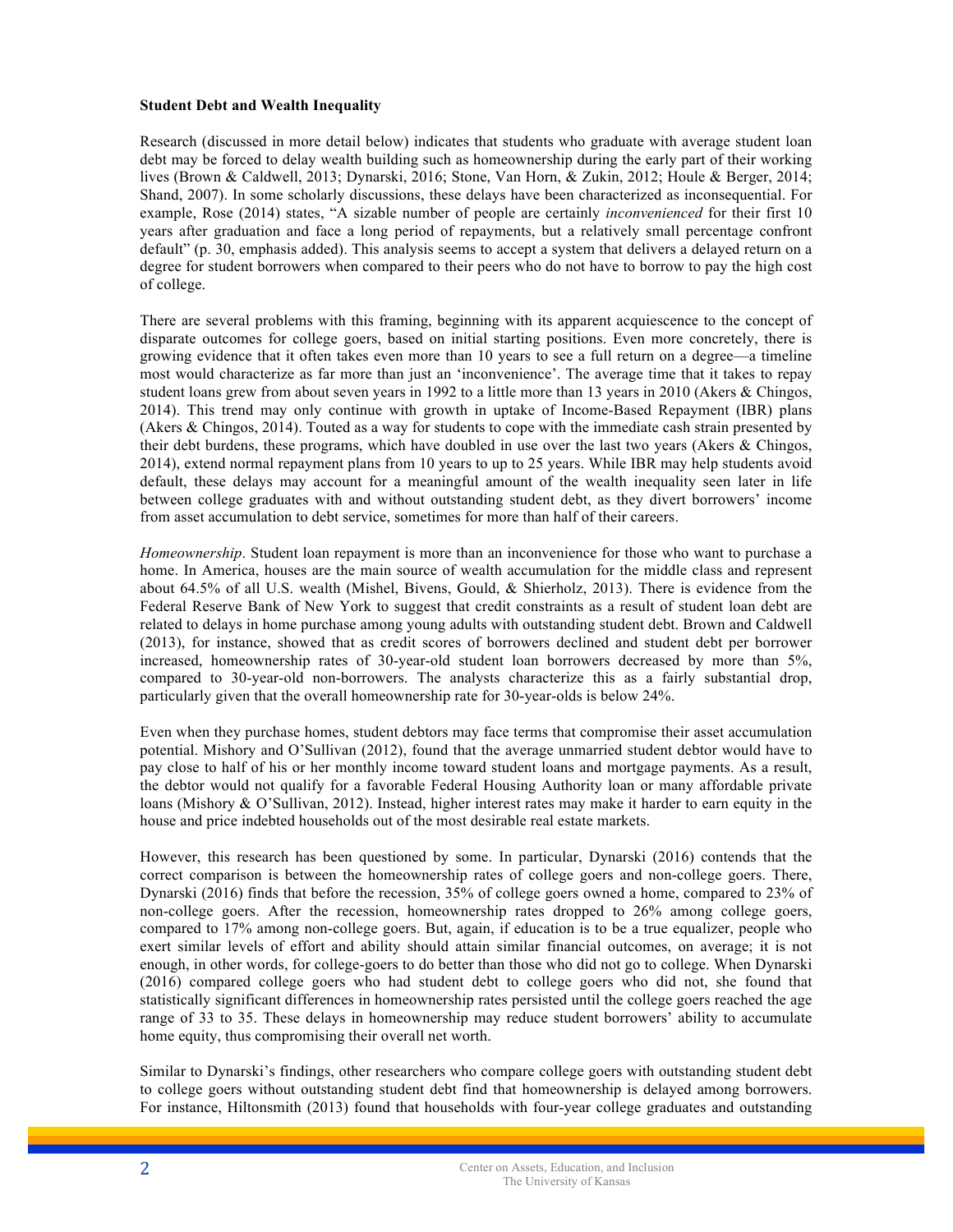student debt had \$70,000 less in home equity than similarly-situated households without outstanding student debt. Stone, Van Horn, and Zukin (2012) found that 40% of students graduating from a four-year college with outstanding student loan debt delay a major purchase, including a home. Cooper and Wang (2014) found that student loan debt among individuals who attended college during the 1990s lowered their chances of buying a home by age 30. Similarly, Houle and Berger (2014) found that student debt was associated with a delay in buying a home among college graduates with outstanding student debt compared with those without outstanding student debt. Houle and Berger (2014) also found that Black students were more strongly affected by outstanding student debt than other student groups. Overall, these studies present evidence of distortions in student borrowers' post-college asset acquisition and raise serious concerns about the ability of the current student loan system as a foundation of financial security and an engine of upward mobility.

Shand (2007) also found evidence that student debt had a negative relationship with homeownership rates when comparing four-year college graduates with and without debt. However, she found little evidence to suggest that the presence of student loans on a household's balance sheet renders the household *unable* to obtain a mortgage. Instead, households with outstanding student debt may be *averse* to obtaining a mortgage for a home. In this manner, student loans may introduce additional levers of inequality into students' post-college lives, artificially constraining home purchase and then preventing the development of a powerful asset base (Shapiro, Meschede, and Osoro 2013).

*Retirement savings*. Studies examining the relationship between student debt and retirement savings generally show that young adults with outstanding debt have less in retirement savings than young adults without outstanding debt (American Student Assistance, 2013; Egoian, 2013; Elliott, Grinstein-Weiss, & Nam, 2013). For example, Hiltonsmith (2013) found that dual-headed households with a college graduate and median student debt (\$53,000) had about \$134,000 less in retirement savings than dual-headed households with a college graduate and no student debt. Similarly, Egoian (2013) found that four-year college graduates with median debt of \$23,300 had \$115,096 less in retirement savings by the time they reach age 73 than four-year college graduates with no student loans. However, a more recent study by Rutledge, Sanzenbacher, and Vitagliano (2016) found mixed, sometimes negative, and sometimes positive evidence for the relationship between student loans and retirement savings. However, this study only looks at employer retirement savings plans among college graduates at age 30. The concern with focusing on employer retirement savings at age 30 is whether or not differences in the amount of retirement savings may take longer to emerge. College graduates are more likely to have jobs that offer retirement savings plans than high school graduates (Steverman, 2016), so more pronounced differences might arise when examining other types of retirement savings. Finally, the authors assume that what really matters is the *amount* of student debt and not simply having student debt. As a result, they largely ignore or discount findings in their own study that show negative results between having student loans and participation in employer retirement savings and in the amount of employer retirement savings college graduates have by age 30. While much can be said about the rising amount of student debt, it may be that simply having student debt affects borrowers' confidence in investing in their own asset accumulation.

*Net worth*. Several studies have tested whether there is a relationship between outstanding student debt and family net worth (total assets minus total liabilities) (Cooper & Wang, 2014; Elliott & Nam, 2013; Fry, 2014; Hiltonsmith, 2013). For example, Fry (2014) found that a household headed by a college graduate without outstanding student debt has almost eight times (\$64,700) the typical net worth of a household headed by a college graduate who has outstanding student debt (\$8,700). Cooper and Wang (2014) found evidence that student debt had a negative correlation with wealth for households with at least some college experience and a head or spouse 40 years old or younger. Underscoring the contribution of homeownership to net worth, they found that the negative relationship between student loan debt and net worth was more noticeable among homeowners than among renters.

In part in an attempt to downplay concerning evidence about student debt, some researchers suggest that there really isn't a student *debt* problem but a student *completion* problem (e.g., Baum, 2016)—in other words, that students themselves are to blame for the long-term financial consequences of their student debt, due to their failure to complete the degrees for which they borrowed. However, given that most of the studies reviewed here sample students who graduated from college, it appears that student loans still play a role in defining winners and losers, even among college graduates. So, while it has become vogue to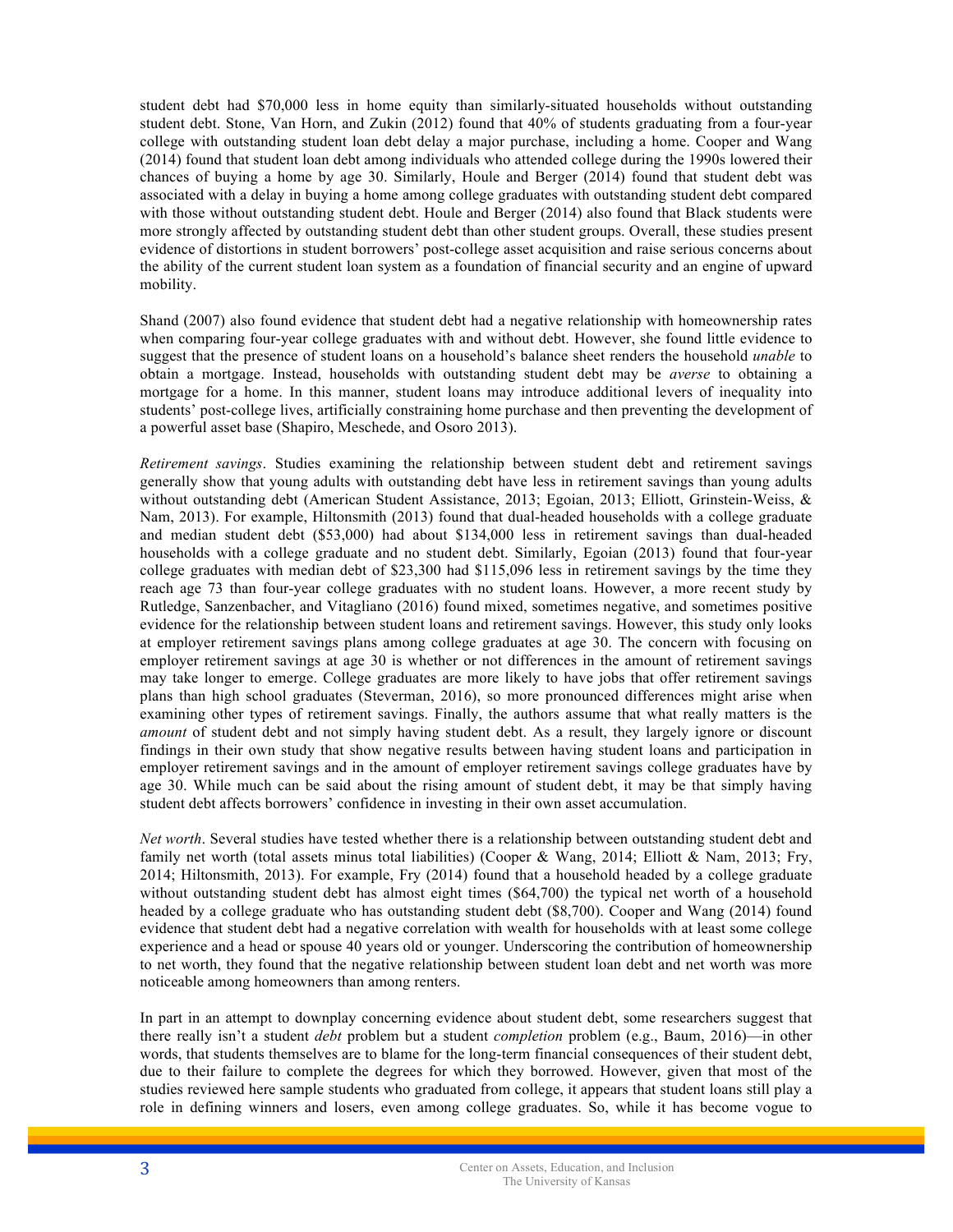suggest that the only real problem is the student debt of non-completers, this does not seem to be the case with regard to student debt and wealth; instead, disturbingly, no amount of effort—or even academic success—on the part of student borrowers seems to guarantee equitable returns for those who have to borrow.

*The return on a college degree.* The discussion about the negative relationship that student debt has with wealth accumulation is really a discussion about the return on a degree for students who have to pay for college with debt, particularly among lower income and minority students. In line with this evidence, researchers at the Federal Reserve Bank of St. Louis found that Hispanic (\$68,379 income/\$49,606 net worth) and Black American students (\$52,147 income/\$32,780 net worth) receive less benefit from having obtained a degree than their White (\$94,351 income/\$359,928 net worth) and Asian (\$92,931 income/\$250,637 net worth) counterparts with regard to their 2013 annual median income and median net worth (Emmons and Noeth, 2015). While this research does not test the relationship between student debt and the return on a degree specifically, it indicates that increased levels of overall debt likely help explain why education pays off less for minorities than their white counterparts. More specifically, the Government Accounting Office (2003) found that borrowers pay a \$6,000 premium for a college education, even prior to some of the dramatic escalations in the observed 'student debt crisis'. In a more recent study, Elliott and Rasucher (2016) measure mobility as the likelihood and rate of achieving median household net worth among four-year college graduates who were at least age 22. After controlling for key differences, they found that acquiring the relatively small amount of \$10,000 in student loans is associated with a 18% decrease in the rate of achieving median net worth. In total, this evidence tells us that students who have to pay for college using student loans receive less of a return on their degree than those who have financing alternatives.

# **Baking Inequality into the Higher Education System**

The relationship between student debt and the return on a degree matters not only for graduates themselves and the larger economy, but also for their children. Researchers have found that children from lower wealth households are far less likely to attend or complete college than children from higher wealth households (Pfeffer, 2015). Therefore, if college graduates with student debt have less wealth, it means their children are disadvantaged from the start. While it might be argued that these student borrowers still have more wealth than those who do not attend college at all, this calculus should not obscure the unavoidable conclusion: student debt is implicated in the increasing stratification of higher educational attainment in the U.S. Indeed, as Pfeffer (2015) found, even as you move up the net worth quintiles, the relationship holds: households with less net worth are less likely to attend or complete college than their wealthier counterparts. Nor can these findings be explained away by pointing to differences in children's achievement, even though those inequalities, too, have their roots in unequal opportunities. Disturbingly, even superior academic performance is not enough to overcome family economic disadvantage; the highest-achieving children from low-income families attend college at roughly the same rate as the lowestachieving children from high-income families (69% to 65%) (ACSFA, 2010). Inequality, then, is baked into the higher education system and reinforced across generations, greatly reducing the ability of education to function as an equalizer in society.

In recognition of the true nature, scope, and gravity of the student loan problem, I suggest we must begin to imagine meaningful alternatives. We must insist that our financial aid system perform up to the standards of our American values, which hold that only the effort we expend and our innate abilities should determine our outcomes, not where we start out in life. The United States invests in education—particularly higher education—as the principal path to prosperity and the royal road to economic mobility. It cannot play that role without a financial aid system that enhances, rather than compromises, education's potency as an equalizer.

### **An Alternative to Student Loans: Combing Children's Savings with a Promise**

It would seem to me, given the role that: (1) wealth inequality plays in children's educational attainment, (2) student loans play in young adults' ability to build wealth, and, in turn, (3) student debt has with the educational attainment of children with lower-wealth parents who borrowed to pay for college, a financial aid system for the  $21<sup>st</sup>$  Century needs to encompass not just paying for college, but also building assets. The biggest problem we face as a country is not finding a way to pay for college, but growing wealth inequality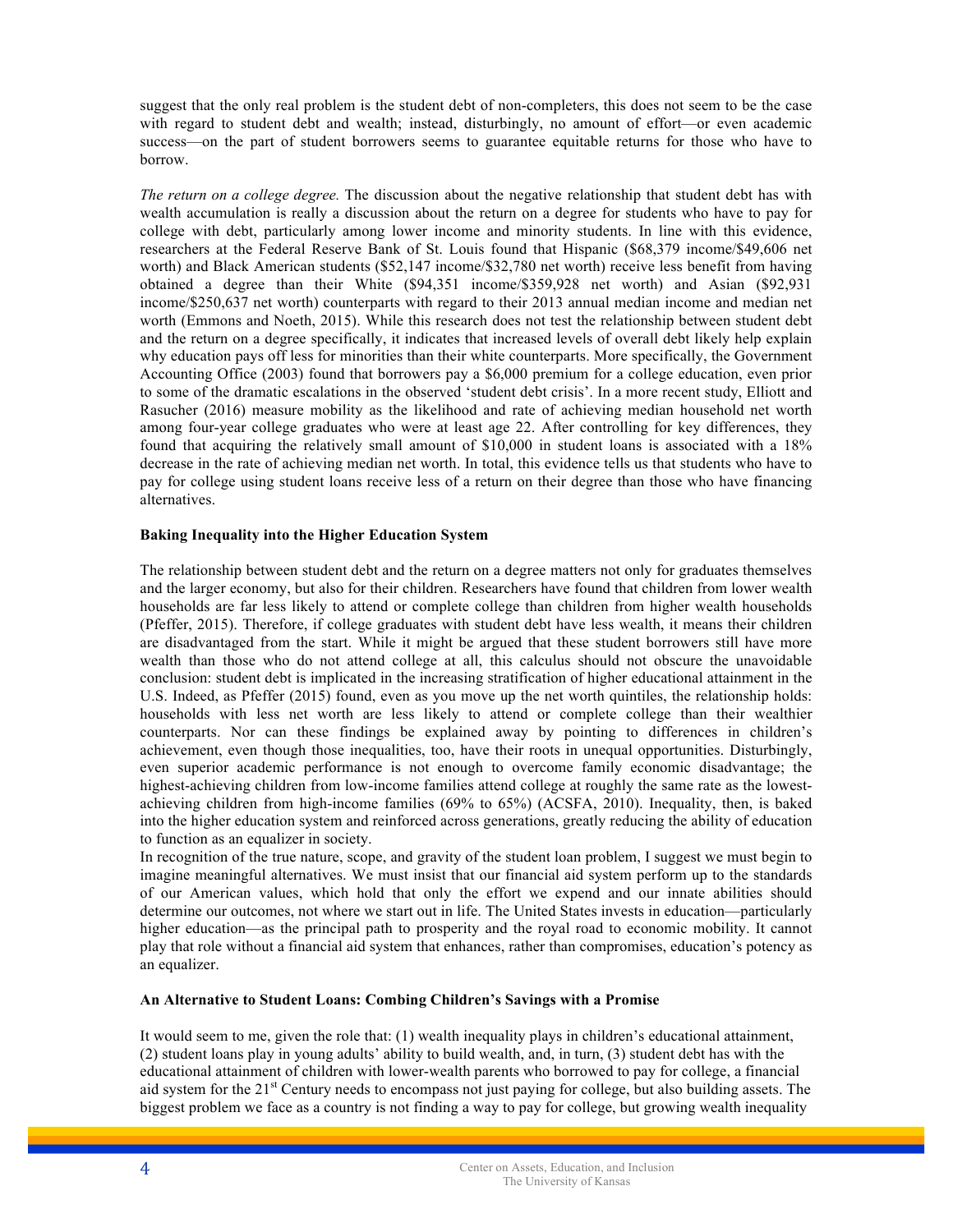and its corrosive effects on all aspects of our society. However, described below, how we pay for college can go a long way in helping to reduce wealth inequality and making education the great equalizer we need it to be.

Children's Savings Accounts (CSAs) may be an alternative to debt dependency that simultaneously addresses concerns about the differential return on a degree and wealth inequality in America. Typically started at birth or kindergarten, CSAs can be combined with Promise programs that provide substantial financial resources to subsidize students' college costs in order to leverage families' investments with an initial deposit and savings matches. Unlike student debt, CSAs have the potential to work on multiple dimensions—early education, affordability, completion, and post-college financial health—to improve outcomes and catalyze opportunity.

*With regard to early education,* the SEED for Oklahoma Kids (SEED OK) research experiment, run by the Center for Social Development at Washington University, tested the effects of CSAs opened at birth in the state of Oklahoma. SEED OK found that infants who were randomly assigned to receive a CSA demonstrated significantly higher social-emotional skills at age four than their counterparts who did not receive a CSA (Huang, Sherraden, Kim, & Clancy, 2014). These effects were strongest among low-income families and may have substantial implications for children's later success. Children with improved social and emotional skills display attitudes, behavior, and academic performance that reflect an 11 percentilepoint gain in achievement, compared to controls (Durlak, Weissberg, Dymnicki, Taylor & Schellinger, 2011). CSAs may improve children's social-emotional skills by giving parents new hope for their children's future educational attainment, which in turn may change how they interact with their children. Moreover, Kim, Sherraden, Huang, and Clancy (2015), using experimental data from SEED OK, found that parents who received the CSA have higher expectations for their children's educational attainment and that their expectations are more likely to remain constant or increase over time than parents in the control group.

*With regard to enrollment and graduation***,** the term **"**wilt" refers to the sizable number of minority and low-income students who fail to transition to college despite having the desire and ability to continue their educations. CSAs may reduce wilt by helping students form a *college-saver identity.* Students who form a college-saver identity expect to go to college *and* have identified savings as a strategy to pay for it (Elliott, 2013). From this perspective, it's not enough for a student to have big dreams for her future; she has to have a tangible reason to believe that there's actually a way to get there. This is what asset empowerment can do. In line with this, research using secondary data has found that students who have designated savings for college and expect to attend college are more likely to end up actually enrolling in and completing college than those who may have the ambition but not the tangible strategy (e.g., Elliott, Song, & Nam, 2013).

However, it is perhaps in the *post-college* **period** that CSAs rise highest above other forms of financial aid. Unique among financial aid interventions, CSAs may have particular potential to strengthen the return on a degree and create equity. Research on the relationship between parental educational supports may be informative. Rauscher (2016) found that predicted household income and net worth is higher for adults who received parental financial support for education than those receiving no parental educational support when parental support exceeded \$600 in the case of income and \$2,200 in the case of net worth. These findings suggest helping parents build assets to pay for their child's education is associated with their child having more income and wealth in adulthood. Moreover, evidence suggests that CSAs may be a gateway not only to greater educational attainment, itself a conduit of economic mobility, but also to a more diversified asset portfolio that may result in greater wealth accumulation in other forms such as stocks, retirement accounts, and real estate (Friedline & Elliott, 2013; Friedline, Johnson, & Hughes, 2014). These types of investments carry some risk but also provide the opportunity for greater returns. CSA programs delivered through state 529 college savings plans allow low-income families to take risks associated with higher returns. For instance, SEED OK's initial \$1,000 deposit into a 529 account has grown more than 40% over seven years despite losses during the recession (Clancy, Beverly, & Sherraden, 2016). Participation in and profit from these financial investments are particularly crucial in today's economy, where, among the top one percent

 $<sup>1</sup>$  For more information and initial findings go to</sup> http://csd.wustl.edu/AssetBuilding/SEEDOK/Pages/SEEDOK.aspx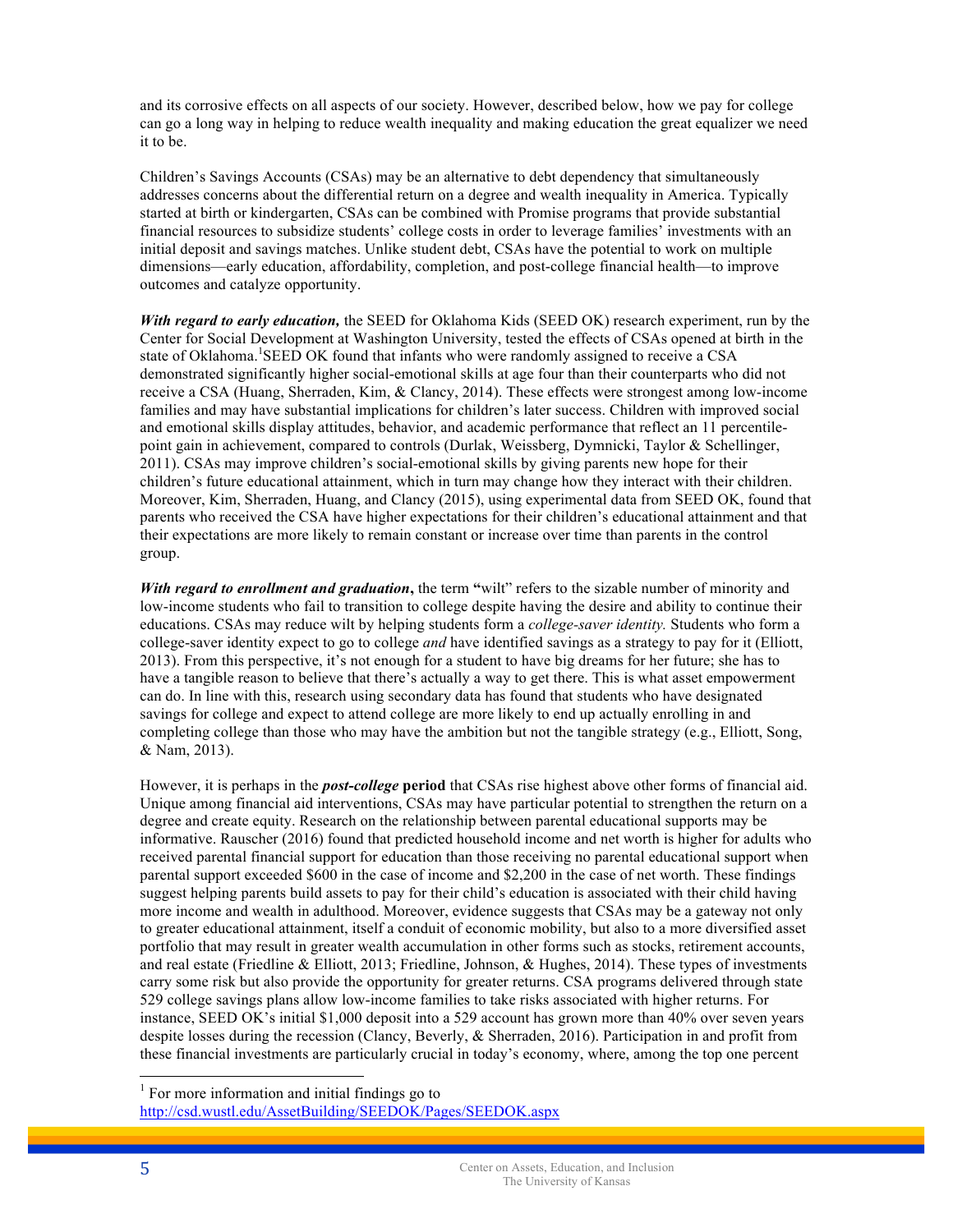of households, only 39% of personal income is derived from labor income (Rosenberg, 2013), while 53% is capital income (e.g., business profits, dividends, net capital gains, taxable interest, and tax-exempt interest). The wealth gap will never be eliminated if low-income families are not given the opportunity to participate in wealth building.

In this context, assisting families in building wealth through saving may be particularly important for reducing economic inequality. For example, researchers found that 71% of children born to high-saving, low-income parents move up from the bottom income quartile, compared to only 50% of children of lowsaving, low-income parents (Cramer, O'Brien, Cooper, & Luengo-Prado, 2009). So, by helping families and children build savings and by building a more diversified asset portfolio post-graduation, CSAs may result in increased asset accumulation, which, in turn, may provide younger adults with higher odds of moving up the ladder and increase the return they get on a college degree. There is no substitute, after all, for money in the 'bank' (or other asset-building instrument)—and asset approaches are the only financial aid vehicles capable of delivering that.

# **Combining CSAs with Promise Programs – Closing the Wealth Gap**

Given rising inequality and the divergence of income and productivity, essential redistribution is unlikely to happen without a wealth transfer. Children's Savings Accounts provide a vehicle for such wealth transfers, in addition to their effects on early education outcomes and as facilitators of families' own savings. As formulated here, the idea of a wealth transfer is completely consistent with American history and with our collective narrative of individual effort. It is about equipping all children with tools that complement their own contributions. We are no strangers to wealth transfers; in the  $19<sup>th</sup>$  Century there was the Homestead Act and in the  $20<sup>th</sup>$  Century there was the GI Bill. Both required considerable individual effort, yet offered real promise to change the distributional consequences of existing systems—property ownership, on the one hand, and higher education, on the other—in ways that helped to transform power and pathways to prosperity for generations. In the  $21<sup>th</sup>$  Century there has yet to be such a wealth transfer, although the need has never been more urgent. CSAs, combined with a transfer of assets into these accounts, provide just such an opportunity.

Possibilities for the next wealth transfer using CSAs might include augmenting existing scholarship or grant programs with opportunities for early-commitment asset building in order to intervene earlier in the academic trajectory and more comprehensively shape the institutions that govern students' success. For example, historically important and respected programs like the Pell Grant could be leveraged by dedicating a portion of funds each year to students starting as early as fifth grade, allowing the student and her family to accumulate assets for college and signaling early on that children are justified in their development of college-saver identities. Foundations could deploy their scholarship dollars in similar ways. Additionally, some CSA programs are also looking to employers to contribute toward this wealth transfer by matching employees' college savings much as they do for retirement. Finally, we could divert funds now going for poorly-targeted (Maag, Mundel, Rice, & Rueben, 2007) tax subsidies to fund a substantial wealth transfer into CSA accounts. Research finds that introduction of tax credits did not increase the probability that eligible individuals would attend college (Long, 2004) but, instead, exacerbates inequity within higher education by investing considerably in affordability for those likely to attend college even without any assistance. These resources could be more efficiently and potently deployed to seed accounts with transformative balances early enough in children's lives to disrupt the patterns of relative disadvantage and place all children on a truly level playing field. Crucially, CSAs would allow us to do so while also tackling the issue of wealth inequality, one of the greatest challenges we face. The Annie E. Casey Foundation (2016) estimated that children's accounts could reduce the racial wealth gap in America by 20% to 80% depending on participation and the investment in these accounts.

# **Short-Term Solutions also Needed**

It is important to acknowledge that CSAs are a long-term solution, bearing the greatest fruits as children age toward and through higher education. For existing student debtors and those soon to borrow, there is a need for restorative justice, even while we plan for a different future. Here, student groups and some other advocates have called for a bailout on the scale of those that accompanied the Great Recession. Fears of moral hazard are avoided (i.e., the next generation will not need a bailout) if a long-term solution is in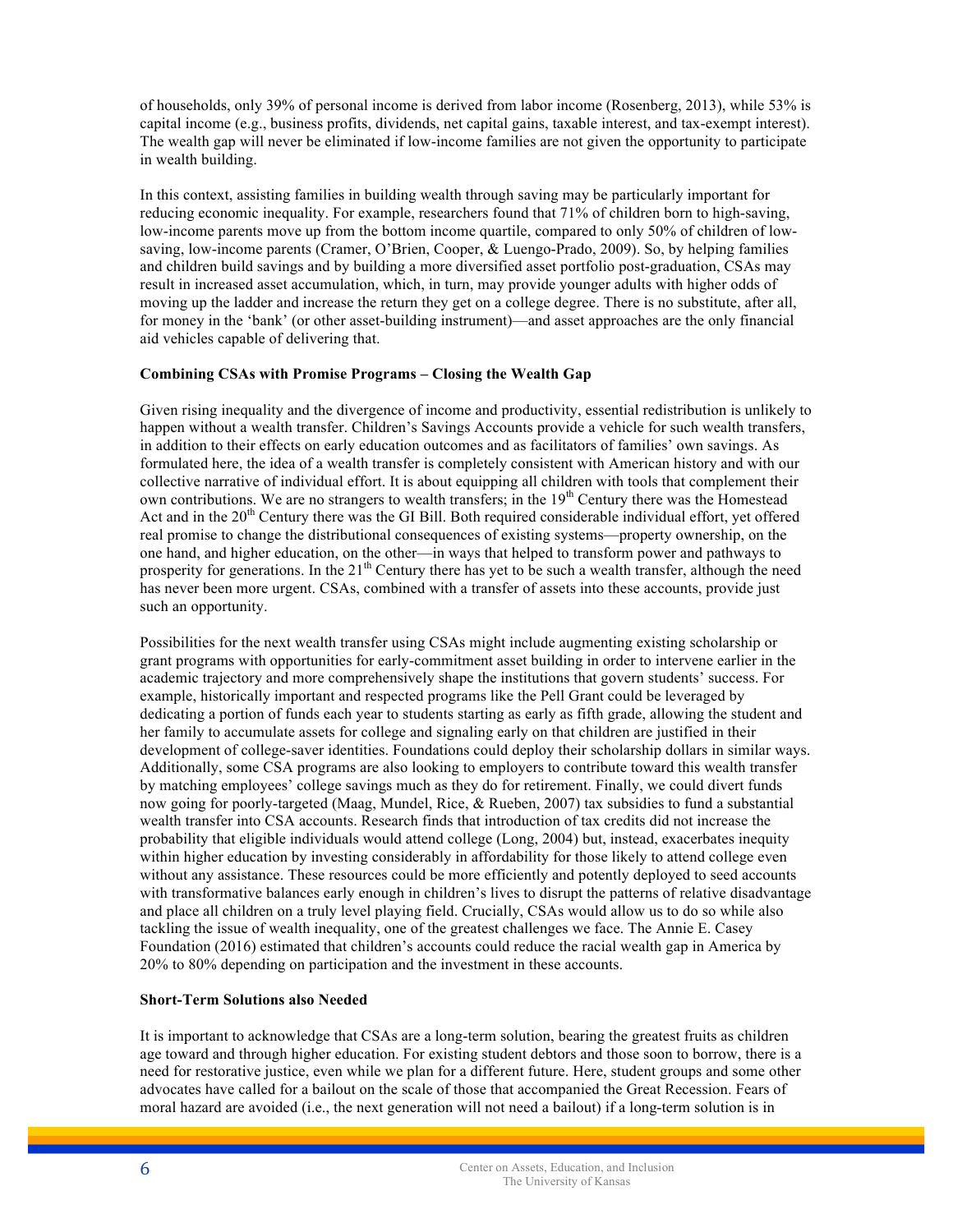place. Even if bailing out every student debtor is politically impossible, financially inefficient, and potentially unwise (Huelsman et al., 2015), our governmental systems are more than capable of approaching student loan bailout with some nuance, in order to direct relief at those who might benefit most. For example, Huelsman et al. (2015) find that eliminating student debt among those making \$50,000 or below would reduce the Black-White wealth gap by about 37%, while aiming for those making \$25,000 or below would reduce it by over 50%.

Even if debts are not discharged, all student debtors should be protected from abusive collection practices and supported in their efforts to build assets while discharging their debts. Relatively minor changes in policy could reduce the extent to which having student debt means having fewer opportunities for asset development. Student debtors could benefit from more forgiving underwriting guidelines in mortgage markets, for example, and from repayment modifications that encourage savings, as with an escrow account and/or a hiatus in repayment obligations at specific points. Changes to bankruptcy laws might also help. In conclusion, making student debt the centerpiece of our higher education financing is fundamentally incompatible with the function of our higher education system as an equalizer. In contrast, CSAs capitalized with significant transfers are capable of strengthening the return on a degree in a time when it is increasingly being questioned, while simultaneously supporting economic mobility and reducing the wealth gap. When we position student loans next to CSAs, we begin to realize that it is not enough to say that the negative relationship debt has with wealth accumulation is a mere "inconvenience." Students deserve a financial aid system that has strong, positive, lasting effects. Seen through this lens, the moment for a financial aid revolution seems imminent. Fear is no longer an excuse for maintaining the current system of financing higher education.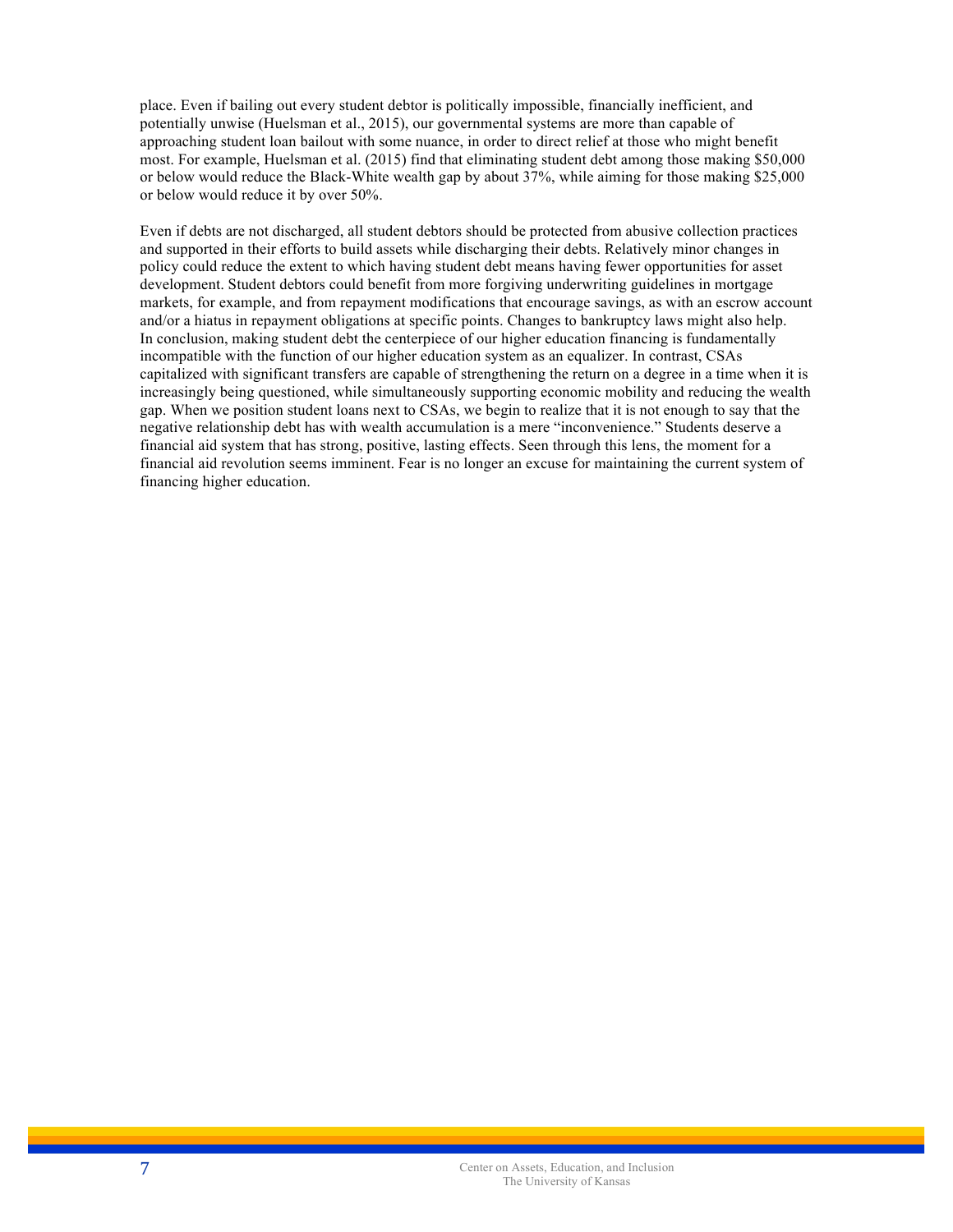#### **References**

- Advisory Committee on Student Financial Assistance (ACSFA). (2010). The Rising Price of Inequality: How Inadequate Grant Aid Limits College Access and Persistence. Washington, DC: U.S. Department of Education.
- Akers, B. and Chingos, M.M. (2014). *Is a student loan crisis on the horizon?* Washington, DC: The Brookings Institution.
- American Student Assistance (2013). *Life delayed: The impact of student debt on the daily lives of young Americans.* Washington, DC: American Student Assistance.
- Annie E. Casey Foundation (2016). Investing in tomorrow: Helping families build savings and assets. Retrieved Oct. 4, 2016 from http://www.aecf.org/m/resourcedoc/aecf-investingintomorrow-2016.pdf
- Baum. S. (2016). Student debt: Rhetoric and realities of higher education financing. New York. Palgrave Pivot.
- Baum, S. & O'Malley, M. (2003). College on Credit: How Borrowers Perceive Their Education Debt. *Journal of Student Financial Aid 33*(3), article 1.
- Brown, M. and Caldwell, S. (2013). *Young adult student loan borrowers retreat from housing and auto markets*. Federal Reserve Bank of New York, New York.
- Callender, C. and Jackson, J. (2005). Does the fear of debt deter students from higher education? *Journal of Social Policy, 34* (4). pp. 509-540.
- Cappelli, P. and Won, S. (2016). *How you pay affects how you do: Financial aid type and student performance in college*. (NBER Working Paper 22604). Retrieved Oct. 15, 2016 from http://www.nber.org/papers/w22604.
- Clancy, M. M., Beverly, S.G., and Sherraden, M. (2016). Financial outcomes in SEED for Oklahoma Kids. Retrieved Oct. 2, 2016 from https://csd.wustl.edu/Publications/Documents/FS16-23.pdf.
- Cooper, D. and Wang, C. (2014). Student loan debt and economic outcomes. Current Policy Perspectives, Federal Reserve Bank of Boston. Retrieved from https://www.bostonfed.org/publications/currentpolicy-perspectives/2014/student-loan-debt-and-economic-outcomes.aspx
- Durlak, J.A., Weissberg, R. P., Dymnicki, A.B., Taylor, R. D., and Schellinger, K. B. (2011) The Impact of Enhancing Students' Social and Emotional Learning: A Meta-Analysis of School-Based Universal Interventions. *Child Development*, 82 (1), 474–501.
- Dynarski, S. M. (2016). The dividing line between haves and have-nots in home ownership: Education, not student debt. Brookings, *Evidence Speaks Reports, 1*(17) p. 1-4
- Egoian, J. (2013). *73 will be the retirement norm for millennials*. Retrieved August 12, 2016 from http://www.nerdwallet.com/blog/investing/2013/73-retirement-norm-millennials/
- Elliott, W. (2013). Small-dollar children's savings accounts and children's college outcomes. *Children and Youth Services Review, 35* (3), p. 572-585.
- Elliott, W. and Nam, I. (2013). *Is student debt jeopardizing the long-term financial health of U.S. households*? St. Louis, MO: St. Louis Federal Reserve Bank. Retrieved August 14, 2016 from https://www.stlouisfed.org/household-financial-stability/events/20130205/papers/Elliott.pdf
- Elliott, W. and Rauscher, E. (2016). When does my future begin? Student debt and Intragenerational mobility. (AEDI working paper). Center on Assets, Education, and Inclusion. Lawrence, KS.
- Elliott, W., Song, H-a, and Nam, I. (2013). Small-dollar children's saving accounts and children's college outcomes by income level. *Children and Youth Services Review, 35* (3), p. 560-571.
- Friedline, T., and Elliott, W. (2013). Connections with banking institutions and diverse asset portfolios in young adulthood: Children as potential future investors*. Children and Youth Services Review*, *35*(6), 994-1006.
- Friedline, T., Johnson, P., Hughes (2014). Toward healthy balance sheets: Are savings accounts a gateway to young adults' asset diversification and accumulation?" *Federal Reserve Bank of St. Louis Review* 96 (4), 359-89.
- Gicheva, D. (2011). *Does the student-loan burden weigh into the decision to start a family?* University of North Carolina at Greensboro. Retrieved September 23, 2016 from http://www.uncg.edu/bae/people/gicheva/Student\_loans\_marriageMarch11.pdf
- Grinstein-Weiss, M., Perantie, D. C., Taylor, S. H., Guo, S. and Raghavan, R. (2016). Racial disparities in education debt burden among low- and moderate-income households. *Children and Youth Services Review 65*, pp. 166-174
- Hiltonsmith, R. (2013). *At what cost: How student debt reduces lifetime wealth*. New York, NY: Demos.